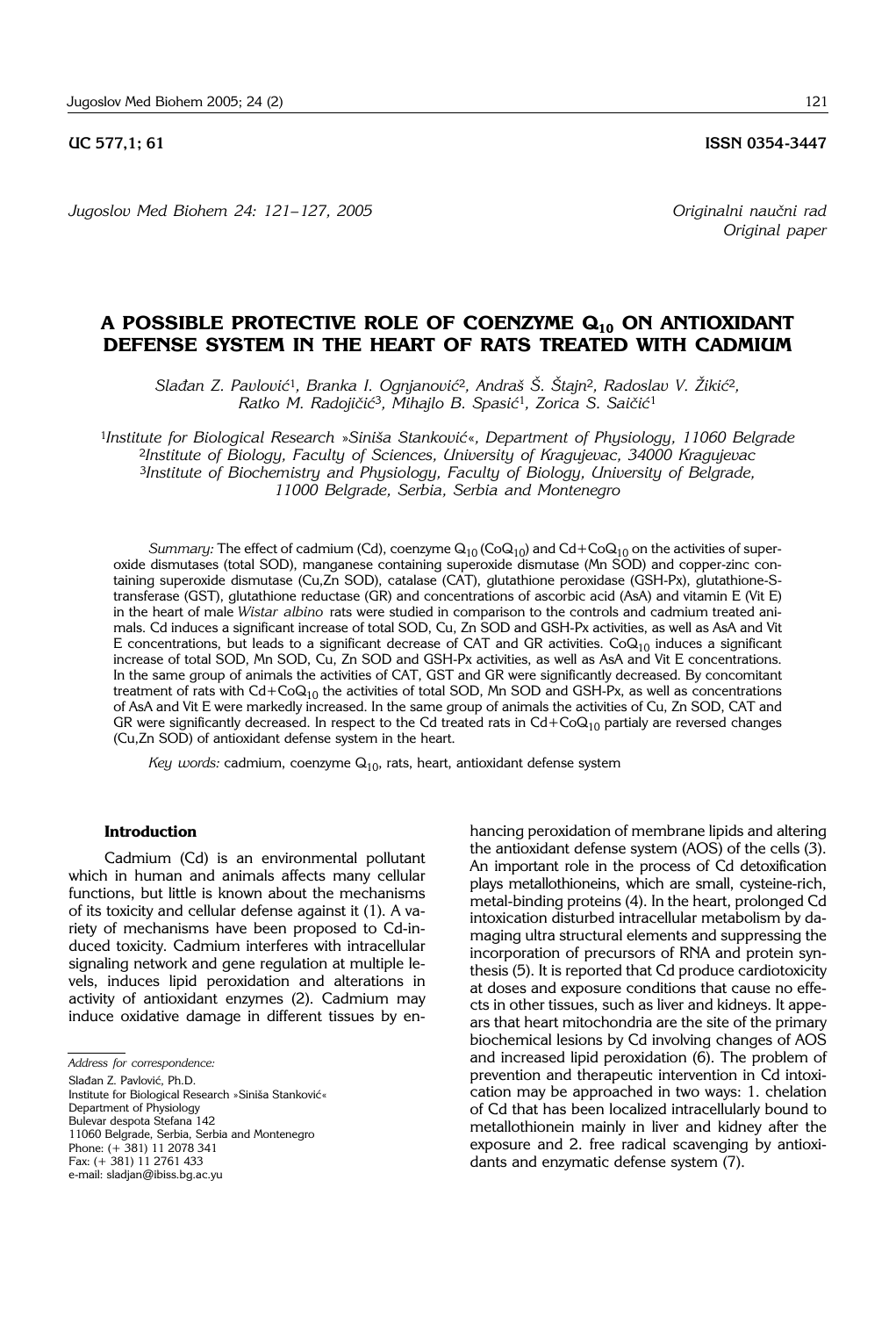Coenzyme  $Q_{10}$  (Co $Q_{10}$ ) has an important function in mitochondrial bioenergetics and is also a powerful antioxidant in its reduced form ( $CoQ_{10}H_2$ ) (8). It has a large number of clinical applications, especially in the treatment of congestive heart failure (9). Recent studies show novel functions of  $CoQ_{10}$ : 1. as a essential cofactor of uncoupling proteins which acts to down regulate mitochondrial membrane potential; 2. as a  $H^+$ /e<sup>-</sup> donor through which sulphydryl/disulfide intra-protein crosslinks are altered and 3. also the protein conformations determined as a regulator of gene expression by way of redox modulation, superoxide formation and its conversion to hydrogen peroxide (H<sub>2</sub>O<sub>2</sub>) production, utilizing H<sub>2</sub>O<sub>2</sub> as a second messenger (10). Coenzyme  $Q_{10}$  has the potential to incorporate into the heart mitochondrial membranes and to improve energy production in mitochondria by bypassing defective components in the respiratory chain, as well as by reducing the effects of oxidative stress (11).

The recent results indicate that Cd influences heart AOS and that  $CoQ_{10}$  has a benefit effect on heart functions. From this reason, the aim of the present study was to evaluate the effects of Cd,  $CoQ_{10}$ and  $Cd + CoQ<sub>10</sub>$  on AOS in the heart of rats. After 30 days of treatment the activities of total superoxide dismutase (total SOD), manganese containing superoxide dismutase (Mn SOD) and copper zinc containing superoxide dismutase (Cu, Zn SOD), (EC 1.15.1.1), catalase (CAT, EC 1.11.1.6), glutathione peroxidase (GSH-Px, EC 1.11.1.9), glutathione-S-transferase (GST, EC 2.5.1.18) and glutathione reductase (GR, EC 1.6.4.2), as well as concentrations of ascorbic acid (AsA) and vitamin E (Vit E) were estimated.

#### **Material and Methods**

In the experiments 60 days old *Wistar albino* rats, weighing  $190 \pm 20$  g at the beginning of experiments were used. The animals were housed in individual cages at  $21 \pm 1$  °C and exposed to 12 h light - 12 h dark cycles. The rats were fed chow pellets (Veterinarski Zavod, Zemun, Serbia and Montenegro) and drank tap water *ad libitum*. The animals were divided in four experimental groups and treated during the course of 30 days. The first group of animals was control group (C, drinking tap water). The second group was treated with cadmium (Cd, 200 mg CdCl<sub>2</sub>  $\times$  5 H<sub>2</sub>O in drinking water during 30 days + 100  $\mu$ L of olive oil, i.m., every fifth day). The third group was treated with coenzyme  $Q_{10}$  (Co $Q_{10}$ , 20 mg  $\text{CoQ}_{10}$  dissolved in olive oil, i.m., every fifth day, drinking tap water). The fourth group was treated concomitantly with cadmium and coenzyme  $Q_{10}$ (Cd+CoQ<sub>10</sub>, 200 mg CdCl<sub>2</sub>  $\times$  5H<sub>2</sub>O in drinking water during 30 days + 20 mg  $CoQ<sub>10</sub>$ , i.m. every fifth day). The average intake of 17 mg Cd/day/kg body mass was calculated from the water consumed during the 30 days of treatment. The average intake of  $CoQ<sub>10</sub>$  was 16 mg/kg body mass every fifth day. Each group consisted of 7 animals. After the treatment the animals were sacrificed by decapitation between 8 and 10 A.M. in order to avoid any possible cyclic changes in metabolic and antioxidant levels. All animal experiments were carried in such a manner that all unnecessary animal discomfort and pain were avoided.

The hearts of rats were isolated and dissected out within 3 minutes, placed in ice-cold 155 mmol NaCl and washed with the same solution. The heart tissue was then minced and homogenized in 10 volumes of 25 mmol/L sucrose containing 10 mmol/L Tris-HCl, pH 7.5 at 1500 rpm using Thomas Sci Co. glass homogenizer (Teflon pestle). Homogenates were then centrifuged at 4 °C at 100 000  $\times$  g for 90 minutes. All chemicals were SIGMA (St. Louis, MO, USA) products.

Total SOD activity was assayed in the supernatant by the epinephrine method (12) based on the capacity of SOD to inhibit autooxidation of adrenaline to adrenochrome. For the determination of Mn SOD activity the assay was performed after the preincubation with 8 mmol/L KCN. Cu,Zn SOD activity calculated as a difference between total SOD and Mn SOD activities. SOD activities were expressed as U/g wet mass. CAT activity was measured as suggested by Beutler (13) and expressed as mmol  $H_2O_2/m$ in/g wet mass. The activity of GSH-Px was determined following the oxidation of nicotinamide adenine dinucleotide phosphate (NADPH) as a substrate at 340 nm with t-butylhydroperoxide (14) and expressed in nmol NADPH/ min/g wet mass. GST activity toward 1-chloro-2,4-dinitro benzene (CDNB) as a substrate was assayed according to Habig et al. (15) and expressed in nmol GSH/min/g wet mass. The activity of GR was evaluated as suggested by Glatzle et al. (16) and expressed in nmol NADPH/min/g wet mass. The AsA concentration was measured by the dinitrophenyl-hydrazine method (17) and expressed in mg/100 g tissue, while Vit E concentration was determined by the method of Desai (18) and expressed in mg/g tissue.

Data are given as means  $\pm$  SE. All obtained results were compared with respect to control animals (C), as well as with respect to the Cd treated animals (Cd). Statistical analysis of results was based on Student-s paired t-test considering the significance at the level of  $p < 0.05$  (19).

### **Results**

The results presented in this paper revealed that Cd and  $CoQ_{10}$  influenced enzymatic and non-enzymatic components of AOS in the heart of rats. The activities of total SOD and CuZn SOD (*Figure 1*) were significantly increased ( $p < 0.005$  and  $p < 0.01$ , respectively) in the heart of rats treated with Cd in comparison to the control animals.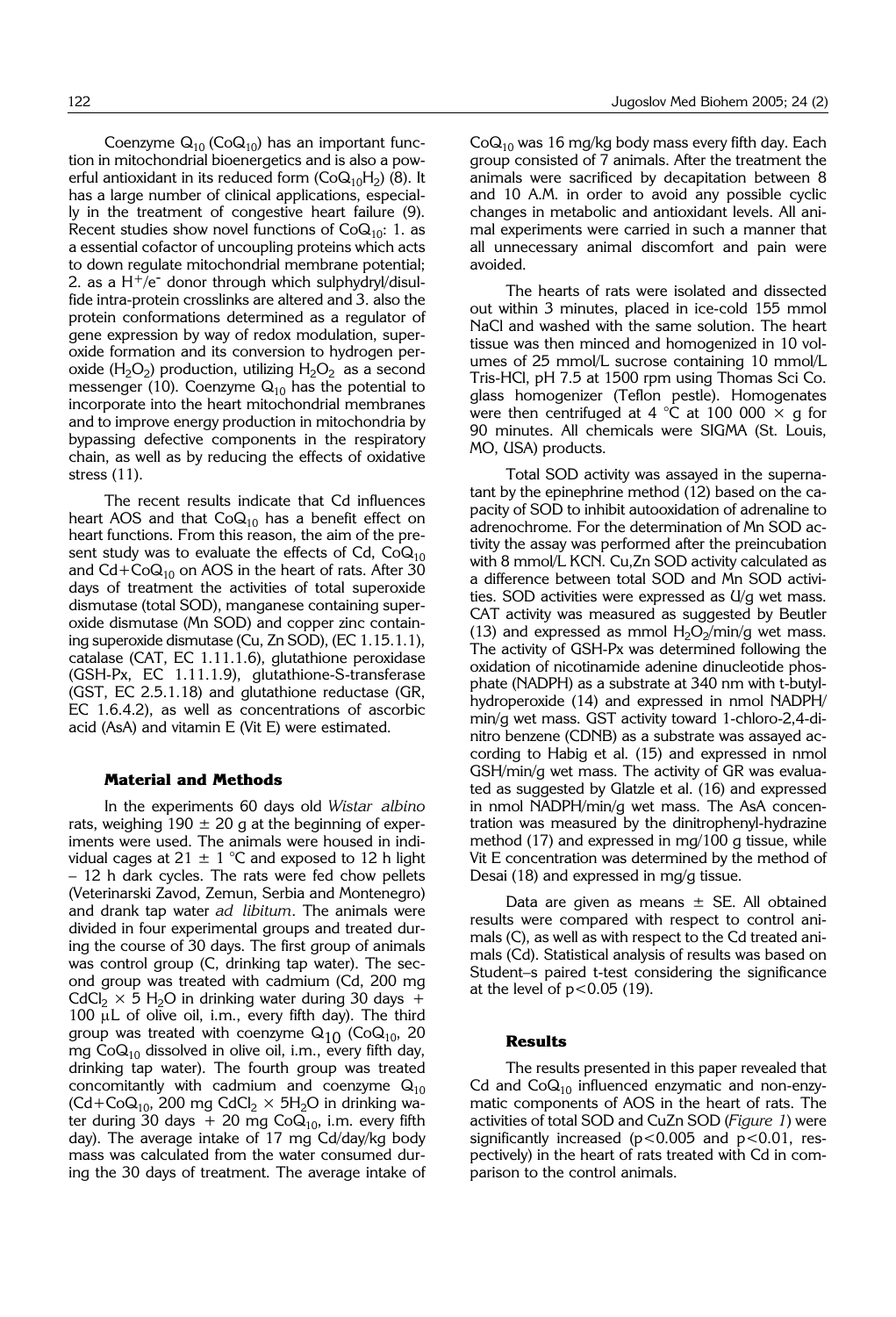

Figure 1. Activities of superoxide dismutases: total (total SOD), manganese containing (Mn SOD) and copper zinc containing ( $Cu$ ,Zn SOD) expressed in  $U/q$  wet mass in the heart of: control rats (C), rats treated with cadmium (Cd), rats treated with coenzyme  $Q_{10}$  (Co $Q_{10}$ ) and concomitantly treated rats with cadmium and coenzyme  $Q_{10}$  (Cd+  $CoQ_{10}$ ) during 30 days. The values are means  $\pm$  SE from seven animals.

Significantly different from controls (C):  $A_{\text{p}}$  < 0.05  $\overrightarrow{B}$  p < 0.01  $\overrightarrow{C}$  p < 0.005 Significantly different from Cd treated rats (Cd):  $a$  p<0.05  $b$  p<0.01  $c$  p<0.005



Figure 2. Activities of catalase (CAT) expressed in mmol  $H_2O_2/m$ in/g wet and glutathione peroxidase (GSH-Px) expressed in nmol NADPH/min/g wet mass mass (real activity was 10 times higher than presented) in the heart of rats. The same experimental groups were examined as in *Figure 1*. The values are means  $\pm$  SE from seven animals.

Significantly different from controls (C):

 $C_{p<0.005}$ 

Significantly different from Cd treated rats (Cd):  $\frac{b}{p}$  p < 0.01 c p < 0.005

Cadmium also induces a significant increase of GSH-Px activity (p<0.005) (*Figure 2*), as well as AsA (p<0.005) and Vit E (p<0.005) concentrations (*Figure 4*). At the same time Cd induces a significant decrease (p<0.005) of CAT (*Figure 2*) and GR (p<0.005) activities (*Figure 3*).



Figure 3. Activities of glutathione-S-transferase (GST) expressed in nmol GSH/min/g wet mass mass (real activity was 10 times higher than presented) and glutathione reductase (GR) expressed in nmol NADPH/min/g wet mass (real activity was 10 times higher than presented) in the heart of rats. The same experimental groups were examined as in *Figures 1* and 2. The values are means  $\pm$  SE from seven animals.

Significantly different from controls (C):  $A p < 0.05 B p < 0.01 C p < 0.005$ Significantly different from Cd treated rats (Cd):  $a$  p<0.05  $c$  p<0.005



Figure 4. Concentrations of ascorbic acid (AsA) expressed in mg/100 g tissue and vitamin E (Vit E) expressed in mg/g tissue in the heart of rats. The same experimental groups were examined as in *Figures 1, 2* and *3*. The values are means  $\pm$  SE from seven animals in each group.

Significantly different from controls (C):

 $\overline{c}$  p < 0.005

Significantly different from Cd treated rats (Cd):  $a$  p<0.05  $b$  p<0.01  $c$  p<0.005

In rats treated with  $CoQ<sub>10</sub>$ , we observed a significant increase of heart total SOD ( $p$ <0.005), Mn SOD ( $p$ <0.05) and Cu,Zn SOD ( $p$ <0.05) activities (*Figure 1*). Coenzyme  $Q_{10}$  also influences a significant increase of GSH-Px (p<0.005) activity (*Figure 2*), as well as AsA ( $p$ <0.005) and Vit E ( $p$ <0.005) concentrations (*Figure 4*). Contrary to that,  $CoQ_{10}$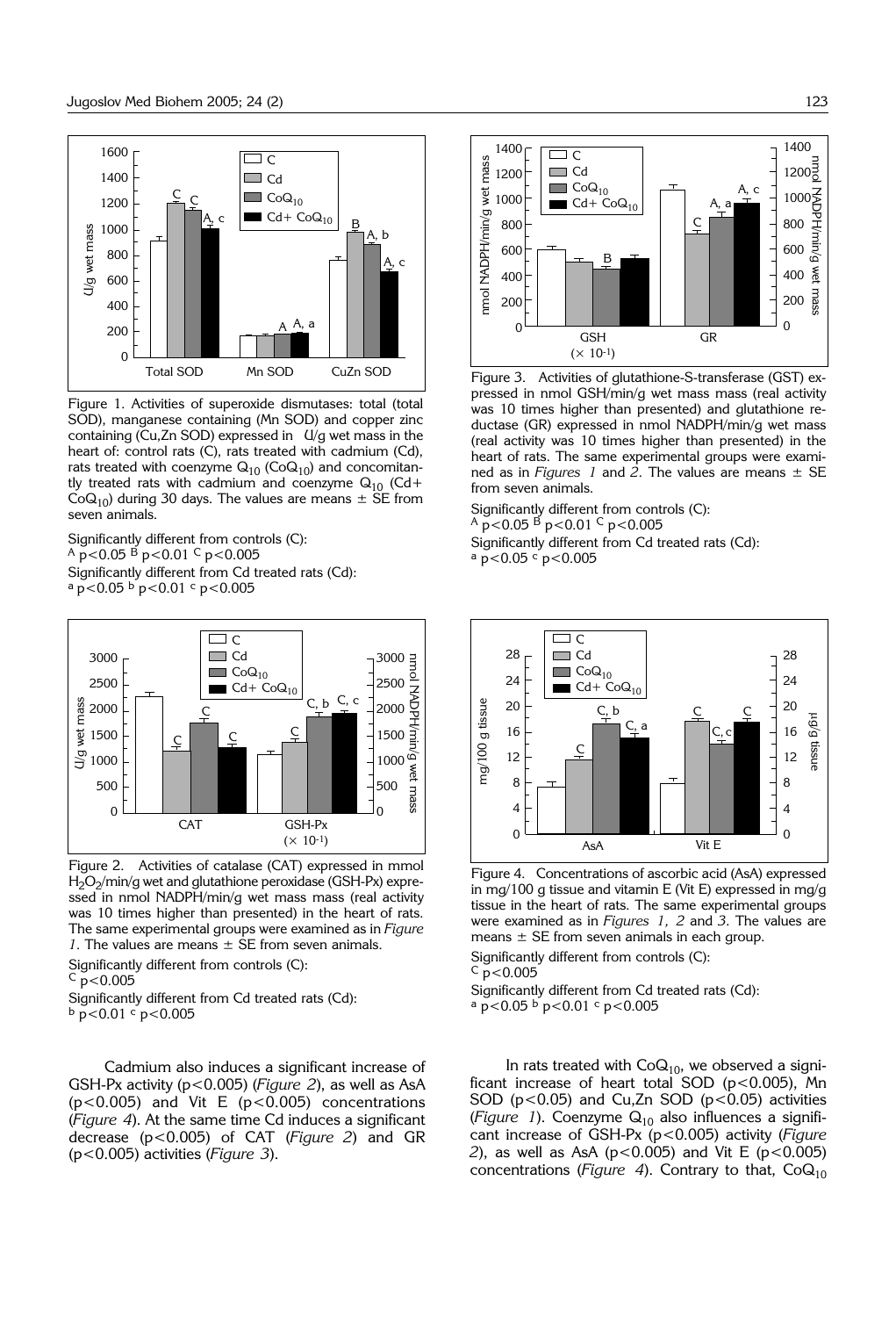significantly decreased CAT (p<0.005), (*Figure 2*), GST (p<0.01) and GR (p<0.05) activities (*Figure 3*). By concomitant treatment of animals with Cd+  $CoQ<sub>10</sub>$ , the activities of total SOD (p<0.05), Mn SOD (p<0.05), (*Figure 1*) and GSH-Px (p<0.005), (*Figure*  $2$ ), as well as concentrations of AsA ( $p$ <0.005) and Vit E (p<0.005) were significantly increased in respect to the control rats (*Figure 4*).

On the other hand, co-exposure of animals with  $Cd + CoQ<sub>10</sub>$  induces a significant decrease of heart CuZn SOD (p<0.05) (*Figure 1*), CAT (p<0.005) (*Figure 2*) and GR (p<0.05), (*Figure 3*) activities.

In relation to the rats treated with Cd, in animals administered with  $CoQ_{10}$  the activities of CAT (p< 0.005), GSH-Px (p<0.01), (*Figure 2*), GR (p<0.05), (*Figure 3*), as well as AsA concentration (p<0.01), (*Figure 4*) were significantly increased, while CuZn SOD activity (p<0.01) (*Figure 1*) and Vit E concentration (p<0.005), (*Figure 4*) were significantly decreased.

In  $Cd + CoQ<sub>10</sub>$  treated rats, the activities of Mn SOD (p<0.05), (*Figure 1*), GSH-Px (p<0.005), (*Figure 2*) and GR (p<0.005), (*Figure 3*)*,* as well as AsA concentration (p<0.05), (*Figure 4*) were markedly increased in comparison to the Cd treated animals. At the same time,  $Cd + CoQ<sub>10</sub>$  treatment induced a significant decrease of total SOD activity  $(p<0.005)$ , (*Figure 1*).

#### **Discussion**

Conflicting results have been reported on the activities of antioxidant enzymes in the conditions of oxidative stress induced by Cd in various organs of laboratory animals (20). Cadmium is known to deplete glutathione and protein-bound sulphydryl groups, resulting in enhanced production of reactive oxygen species (ROS), such as superoxide anion radicals, hydroxyl radicals and hydrogen peroxide (21). As a consequence of increased superoxide anion radicals production, we obtained an increased activities of total SOD and Cu,Zn SOD in the heart of Cd treated rats (*Figure 1*), which is in accordance with our earlier experiments on rats (22). Contrary to that, some other authors (23) using young rats and higher concentrations of Cd (six months of exposure) were obtained a decreased activity of Cu,Zn SOD in the heart. The activities of total SOD, Mn SOD and Cu, Zn SOD were significantly increased in the heart of rats treated with  $CoQ_{10}$  in respect to the control animals (*Figure 1*). It is demonstrated that SOD exhibits a novel function as a superoxide semiquinone oxidoreductase (24). In this reaction, SOD reacts with hidroquinones and together with enzyme DT-diaphorase (NAD(P)H: quinone acceptor oxidoreductase (EC 1.6.99.2) inhibits autooxidation of hydroquinones. This reaction is important for maintenance of semiquinones on its reduced, biologically active form. Increased activity of Mn SOD is probably result of increased incorporation of  $CoQ_{10}$  in heart mitochondrial respiratory chain and increased production of superoxide anion radicals in mitochondria (25). Cotreatment of rats with  $Cd + CoQ<sub>10</sub>$  diminished only the toxic effect of Cd on Cu,Zn SOD activity, while the activities of total SOD and Mn SOD where significantly increased.

The CAT activity was significantly decreased (*Figure 2*) in all experimental groups, i.e. Cd,  $CoQ_{10}$ and  $Cd + CoQ<sub>10</sub>$  treated animals. An increased activity of SOD leads to an increased production of  $H_2O_2$ , and both CAT and GSH-Px participates in its detoxification. Increased activity of GSH-Px during the treatment of animals indicate that this system have a main role in the  $H_2O_2$  removal. At the same time many authors (26) demonstrates that Cd can inhibit the activity of most antioxidant enzymes, which can explain decreased activity of CAT. Our earlier experiments (27) also show that  $CoQ_{10}$ , by elevating GSH-Px activity can protect the cells against Cd peroxidative damage. The present results confirm our earlier findings on rats that Cd did not alter the activity of GST in the heart (22). Treatment of rats with  $CoQ_{10}$ decreased activity of GST in the heart (*Figure 3*).  $CoQ<sub>10</sub>$  by quenching ROS can be indirectly involved in the regulation of gene expression and in modulation of activities of most enzymes. At the same time,  $CoQ<sub>10</sub>$  has an important role in the prevention of lipid peroxidation and oxidative damage of tissues, and thus induce a decreased activity of GST (10). The role of GR is reduction of oxidized glutathione (GSSG) to its reduced, biologically active form (GSH) utilizing NADPH as a cofactor (16). In earlier experiments we shown a significantly decreased activity of GR in all examined group of animals and these results may be explained by Cd inhibitory effect (27). Compared to the rats treated with Cd, concomitant treatment of rats with Cd and  $CoQ_{10}$  partially reversed the activity of GR to the control level. On the other hand  $CoQ_{10}$ induced an increased activity of NADPH-CoQ reductase and increased production of reducing equivalents necessary for antioxidant defense of cellular membranes. Reducing equivalents produced in cytosol may be transferred for regeneration of Vit E in biological membranes and for GSH redox cycling. Other authors also reported that  $CoQ_{10}$  can improve tissue aminothiol redox status (28).

Increased concentrations of AsA and Vit E in the heart of rats treated with Cd were also obtained (*Figure 4*). Similar results we were obtained in skeletal muscle of rats treated with Cd (27). AsA is a potent scavenger of superoxide anion radicals and singlet oxygen and increased concentration of AsA in the heart of rats can contribute to the better protection against Cd toxicity. Increased concentration of Vit E in the heart of rats treated with Cd could be explained by its protective role in toxic influence of Cd which is the physiological adaptation to Cd toxicity. Vit E is an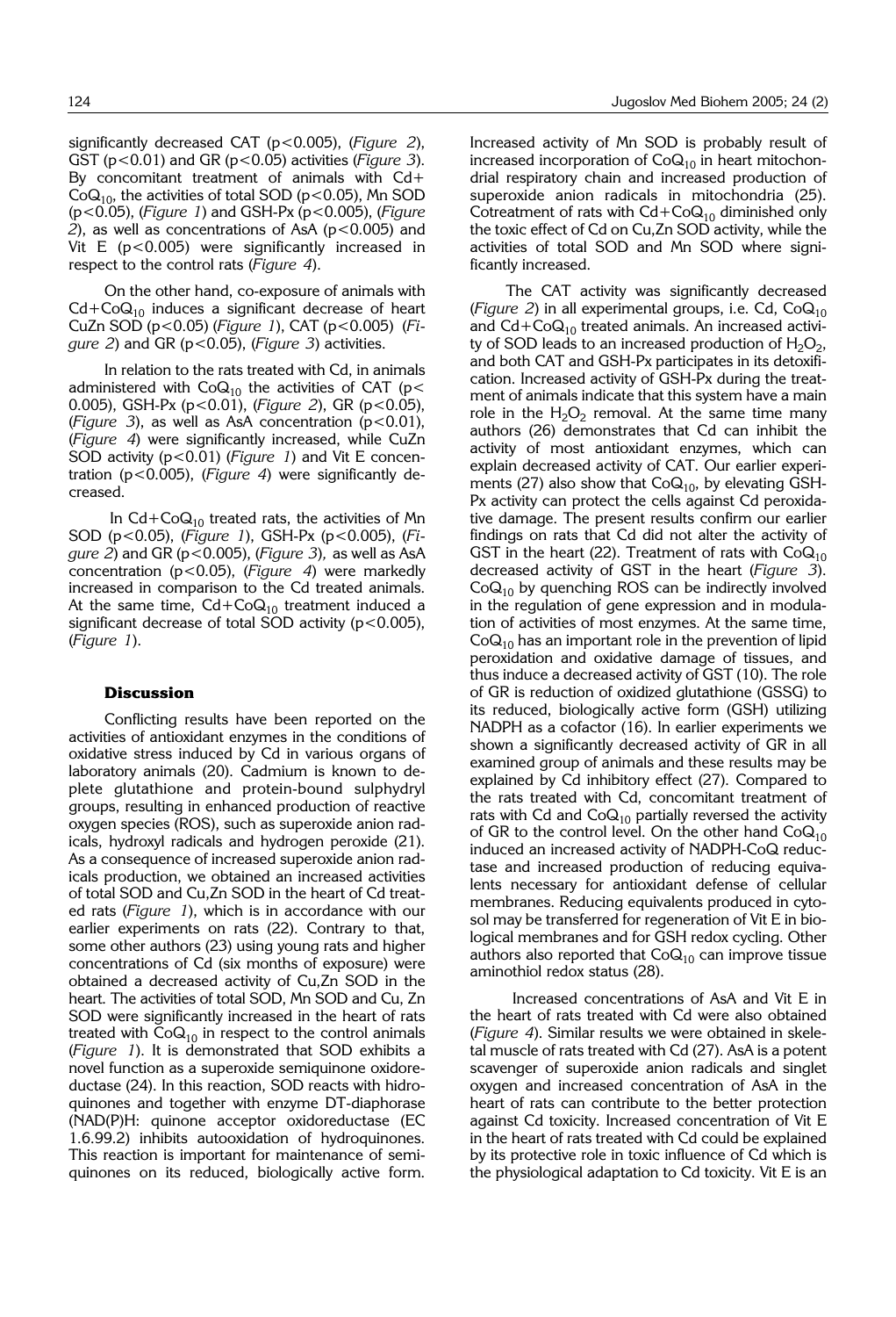important lipid-soluble antioxidant acting as a scavenger of free oxygen radicals, inhibiting lypoxygenases and reducing peroxides in association with lypoxygenases. The results presented in *Figure 4* reveal that in the heart of rats treated with  $CoQ_{10}$ , as well as concomitantly treated with  $Cd + CoQ<sub>10</sub>$ , AsA and Vit E concentrations were significantly increased in comparison to the controls. Increased concentration of AsA in the heart of rats treated with Co $\mathsf{Q}_{10}$  is in accordance with increased concentration of Vit E because they may act sinergically as antioxidants and each can exert sparing effect in the absence of the other (29). It is well known that  $CoQ_{10}$  and its NADPHdependent reductase stabilized the extracellular ascorbate in the organism (30). On the other hand, ascorbate in the organism (50). On the other nand,<br>Vit E radicals (Vit E`,  $\alpha$ -tocopheroxyl radical) would be regenerated by reduced form of  $CoQ_{10}$  (Co $Q_{10}H_2$ ) and this could be the explanation for increased concentration of Vit E in the heart of rats treated with  $CoQ<sub>10</sub>$  (31). The potential of  $CoQ<sub>10</sub>$  to regenerate Vit E *via* electron transport from Vit E radicals serves to preserve other cellular reductants, such as AsA and GSH, which otherwise could provide only limited maintenance of reduced Vit E during oxidative stress.  $CoQ<sub>10</sub>$  is directly reduced by cytochrome b<sub>5</sub> reductase, ferredoxin reductase and glutathione reductase, it maintains both AsA and Vit E in their reduced state. These facts suggest that  $CoQ_{10}$  and system involved in its oxidation/reduction might behave as regulators of cellular redox status and antioxidant capacity and should be considered as a part of the protective cellular response to oxidative injuries (32).

From the presented results, *it can be conclu*ded that CoQ<sub>10</sub> exerts beneficial effects on AOS in the heart of rats treated with Cd, especially on non enzymatic components, such as AsA and Vit E and thus induced an increase in antioxidant defense potential in the heart of rats. Considering the influence of  $CoQ_{10}$  on the activity of antioxidant enzymes, we suppose that  $CoQ_{10}$  is involved in more complex mechanisms of their regulation including its role as a modulator of gene expression.

*Acknowledgments.* This work was supported by the Ministry of Science, Technology and Development, Republic of Serbia, Grant No 1669.

# MOGUĆA ZAŠTITŅA ULOGA KOENZIMA  $\mathsf{Q}_{10}$  NA SISTEM ZAŠTITE OD OKSIDACIONIH OŠTEĆENJA U SRCU PACOVA TRETIRANIH KADMIJUMOM

*Slađan Z. Pavlović<sup>1</sup>, Branka I. Ognjanović<sup>2</sup>, Andraš Š. Štajn<sup>2</sup>, Radoslav V. Žikić<sup>2</sup>, Ratko M. Radoji~i}*<sup>3</sup>*, Mihajlo B. Spasi}*<sup>1</sup>*, Zorica S. Sai~i}*<sup>1</sup>

<sup>1</sup>*Institut za biolo{ka istra`ivanja* »*Sini{a Sankovi}*«*, Odeljenje za fiziologiju, 11060 Beograd* <sup>2</sup>*Institut za biologiju, Prirodno*-*matemati~ki fakultet, Univerzitet u Kragujevcu, 34000 Kragujevac* <sup>3</sup> Institut za biohemiju i fiziologiju, Biološki fakultet, *Univerzitet u Beogradu, 11000 Beograd, Srbija, Srbija i Crna Gora*

*Kratak sadržaj: I*spitivan je uticaj kadmijuma (Cd), koenzima Q<sub>10</sub> (CoQ<sub>10</sub>) i Cd+ CoQ<sub>10</sub> na aktivnost ukupne superoksid dismutaze (Uk SOD), mangan sadržavajuće superoksid dismutaze (Mn SOD), bakar cink sadržavajuće superoksid dismutaze (Cu,Zn SOD), katalaze (CAT), glutation peroksidaze (GSH-Px), glutation-Stransferaze (GST) i glutation reduktaze (GR), kao i na koncentracije askorbinske kiseline (AsA) i vitamina E (Vit E) u srcu mužjaka *Wistar albino* pacova u poređenju sa kontrolnom grupom i grupom tretiranom sa kadmijumom. Cd u srcu indukuje značajno povećanje aktivnosti Uk SOD, Cu,Zn SOD i GSH-Px, kao i koncentracija AsA Vit E uz značajno smanjenje aktivnosti CAT i GR. Co ${\sf Q}_{10}$  izaziva značajno povećanje aktivnosti Uk SOD, Mn SOD, Cu,Zn SOD i GSH-Px, kao i koncentracija AsA i Vit E. U istoj grupi životinja aktivnosti CAT, GST i GR su značajno smanjene. Istovremeni tretman sa Cd+Co $\mathsf{Q}_{10}$  dovodi do značajnog povećanja aktivnosti Uk SOD, Mn SOD i GSH-Px, kao i koncentracija AsA i Vit E. U istoj grupi životinja aktivnosti Cu,Zn SOD, CAT i GR su značajno smanjene. U poređenju sa pacovima tretiranim sa kadmijumom kod Cd+CoQ<sub>10</sub> grupe dobijen je delimični zaštitni efekat (Cu,Zn SOD) na antioksidacioni zaštitni sistem u srcu pacova.

Ključne reči: kadmijum, koenzim Q<sub>10</sub>, srce, antioksidacioni zaštitni sistem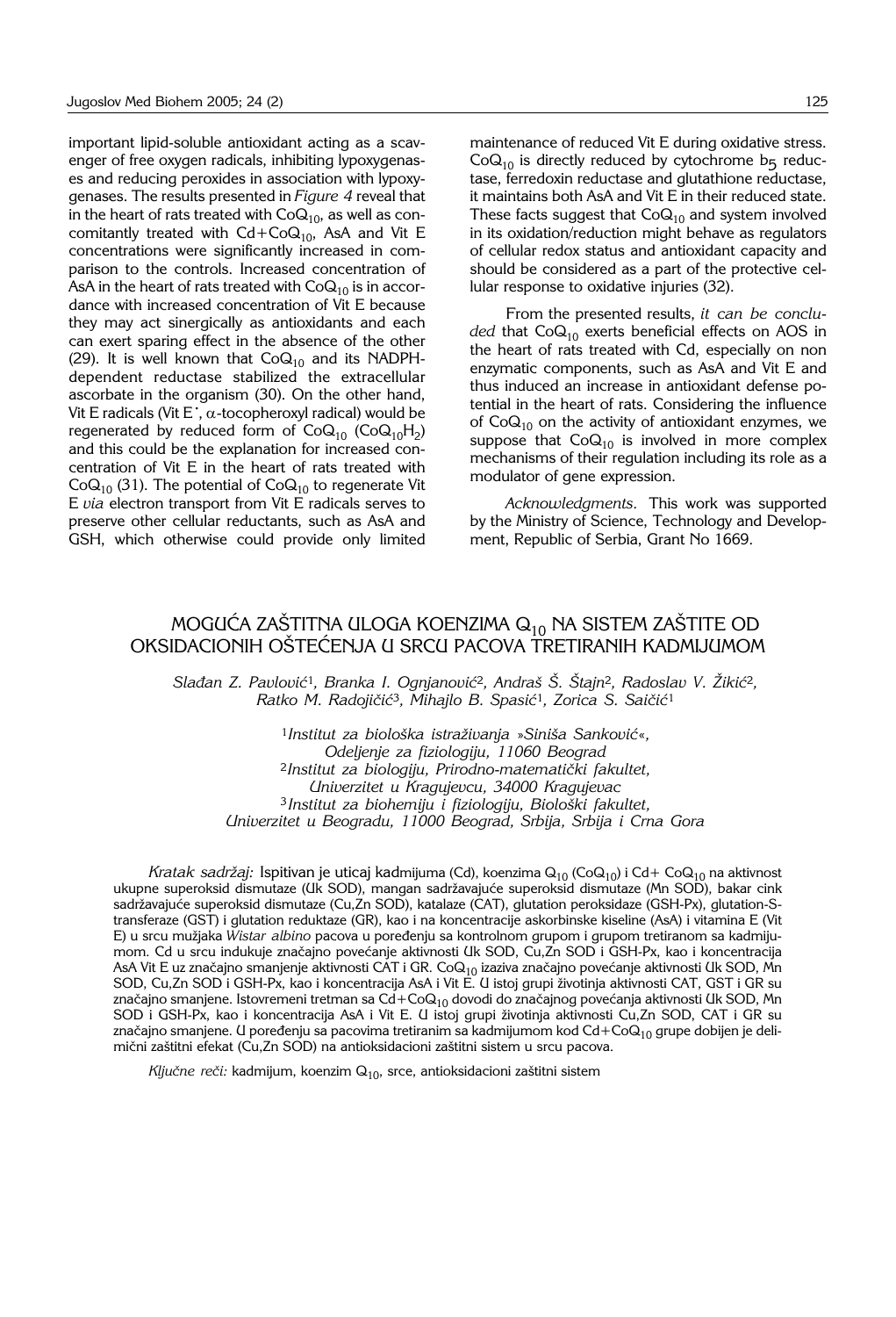### **References**

- 1. Yamada H, Koizumi S. DNA microarray analysis of human gene expression induced by a non-lethal dose of cadmium. Ind Health 2002: 40: 159-66.
- 2. Wang Y, Fang J, Leonard SS, Krishna Rao KK. Cadmium inhibits the electron transfer chain and induces reactive oxygen species. Free Radic Biol Med 2004; 36: 1434-43.
- 3. Sarkar S, Yadav P, Trivedi R, Bansal AK, Bhatnagar P. Cadmium-induced lipid peroxidation and the status of the antioxidant system in the rat. J Trace Elem Med Biol 1995: 9: 144-9.
- 5. Saydam N, Adams TK, Steiner F, Schaffner W, Freedmand JH. Regulation of metallothionein transcription by the metal-responsive transcription factor MTF-1. Identification of signal transduction cascades that control metal-inducible transcription. J Biol Chem 2002; 277: 20438-45.
- 6. Skowerski M, Jasik K, Kmecki J. Effects of interaction between cadmium and selenium on heart metabolism in mice: the study of RNA, protein, ANP synthesis activities and ultrastructure in mouse heart. Med Sci Monit 2000; 6: 258-65.
- 7. Lamaye DA, Shaikh ZA. Cytotoxicity of cadmium and characteristics of its transport in cardiomyocytes. Toxicol Appl Pharmacol 1999; 154: 59-66.
- 8. Tandon SK, Singh S, Prasad S, Khandekar K, Dwivedi VK, Chatterje M, Mathur N. Reversal of cadmium induced oxidative stress by chelating agent, antioxidant or their combination in rat. Toxicol Lett 2003; 145:  $211 - 7.$
- 9. Kucharska J, Braunova Z, Ulicna O, Zlatos L, Gvozdjakova A. Defect of coenzyme Q in heart and liver mitochondria of rats with streptozocin-indued diabetes. Physiol Res 2000; 49: 411-8.
- 10. Langsjoen H, Langsjoen P, Langsjoen P, Willis R, Folkers K. Usefulness of coenzyme  $Q_{10}$  in clinical cardiology: a long-term study. Mol Asp Med 1994; 15: S165-75.
- 11. Linnane AW, Kopsidas G, Zhauch C, Yarovaya N, Kovalenko S, Papakostopoulos P, Eastwood H, Graves S, Richardson M. Cellular redox activity of coenzyme  $Q_{10}$ : Effect of coenzyme  $Q_{10}$  supplementation on human skeletal muscle. Free Radic Res 2002; 36: 445-53.
- 12. Rosenfeldt FL, Pepe S, Linnane A, Nagley P, Rowland M, Ou R, Marasco S, Lyon W, Esmore D. Coenzyme  $Q_{10}$  protects the ageing heart against stress: studies in rats, human tissues and patients. Ann NY Acad Sci 2002; 959: 355-9.
- 13. Misra HP, Fridovich I. The role of the superoxide anion in the autooxidation of epinephrine and simple assay for superoxide dismutase. J Biol Chem 1972; 247:  $3170 - 5.$
- 14. Beutler E. Catalase. In: Beutler E ed. Red Cell Metabolism, a Manual of Biochemical Methods. New York: Grune and Stratton,  $1982: 105-6$ .
- 15. Tamura M, Oschino N, Chance B. Some characteristics of hydrogen and alkylhydroperoxides metabolizing systems in cardiac tissue. J Biochem 1982; 92: 1019-31.
- 16. Habig WH, Pabst MJ, Jakoby WB. Glutathione-S-transferase. J Biol Chem 1974; 249: 7130-9.
- 17. Glatzle D, Vulliemuier JP, Weber F, Decker K. Glutathione reductase test with whole blood, a convenient procedure for the assesment of the riboflavin status in humans. Experientia 1974; 30: 665-8.
- 18. Roe HJ. Chemical determination of ascorbic, dehydroascorbic and diketogulonic acid. In: Glick D ed. Methods of Biochemical Analysis. New York: Intersci. Publ., 1957: 115-39.
- 19. Desai ID. Vitamin E analysis methods for animal tisues. Meth Enzymol 1984; 105: 138-47.
- 20. Hoel PG. Introduction to Mathematical Statistics. New York: John Wiley, 1966: 402-3.
- 21. Casalino E, Calzaretti G, Sblano C, Landriscina C. Molecular inhibitory mechanisms of antioxidant enzymes in rat liver and kidney by cadmium. Toxicology 2002; 179: 37-50.
- 22. Stohs SJ, Bagchi D, Hassann E, Bagchi M. Oxidative mechanisms on the toxicity of chromium and cadmium ions. J Environm Pathol Toxicol Oncol 2000; 19: 201-13.
- 23. Žikić RV, Štajn AŠ, Ognjanović BI, Saičić ZS, Kostić MM, Pavlović SZ, Petrović VM. The effect of cadmium and selenium on the antioxidant enzyme activities in rat heart. J Environm Pathol Toxicol Oncol 1998; 17: 259  $-64.$
- 24. Jamall IS, Sprowls J. Effects of cadmium and dietary selenium on cytoplasmic and mitochondrial antioxidant defense system in the heart of rats fed high dietary copper. Toxicol Appl Pharmacol 1987; 87: 102-10.
- 25. Cadenas E, Mira D, Brunmark A, Lind C, Segura-Anguilar J, Ernster L. Effect of superoxide dismutase on the autooxidation of various hydroquinones-a possible role of superoxide dismutase as a superoxide: semiquinone oxidoreductase. Free Radic Biol Med 1988; 5:  $71 - 9.$
- 26. Lenaz G, Bovina C, Formiggini G, Parenti-Castelli G. Mitochondria, oxidative stress, and antioxidant defences. Acta Biochem Pol 1999; 46: 1-21.
- 27. Shukla GS, Srivastava RS, Chandra SV. Glutathione metabolism in liver, kidney and testis of rats exposed to cadmium. Ind Health 1987; 25: 139-46.
- 28. Pavlović SZ, Ognjanović BI, Štajn AŠ, Žikić RV, Saičić ZS, Petrović VM. Antioxidant defense system in skeletal